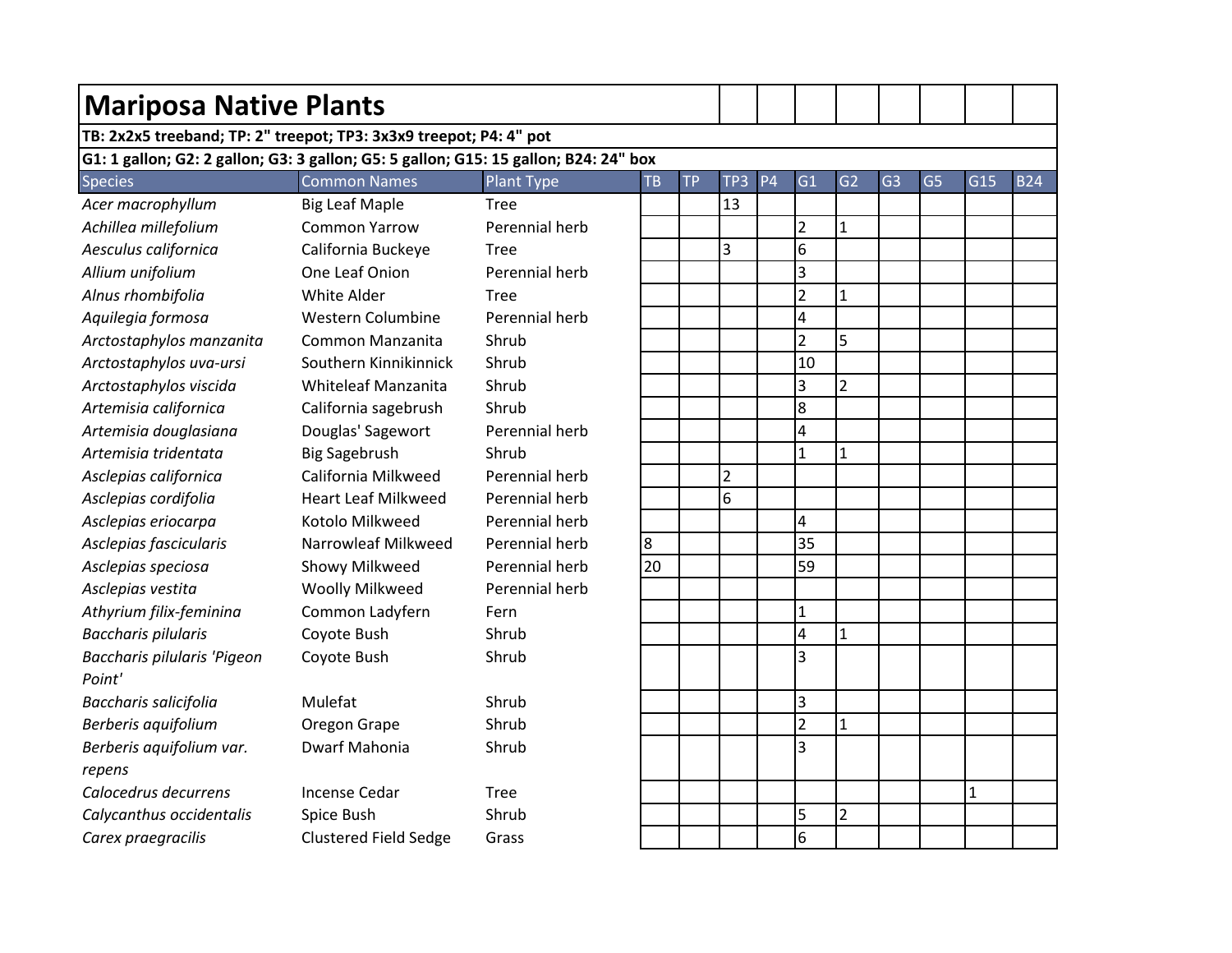| Carex barbarae            | <b>Basket (Valley) Sedge</b> | Grass                 |    |  | 6                       |                |   |  |  |
|---------------------------|------------------------------|-----------------------|----|--|-------------------------|----------------|---|--|--|
| Carex tumulicola          | <b>Foothill Sedge</b>        | Grass                 |    |  | $\overline{\mathbf{4}}$ |                |   |  |  |
| Carpenteria californica   | <b>Bush Anemone</b>          | Shrub                 |    |  | $\overline{2}$          |                |   |  |  |
| Ceanothus cuneatus        | <b>Buck Brush</b>            | Shrub                 |    |  | $\overline{\mathbf{4}}$ |                |   |  |  |
| Ceanothus integerrimus    | Deerbrush                    | Shrub                 |    |  | 9                       |                |   |  |  |
| Ceanothus prostratus      | Pinemat                      | Shrub                 |    |  | $\overline{2}$          |                |   |  |  |
| Ceanothus 'Concha'        | Concha Ceanothus             | Shrub                 |    |  | $\overline{a}$          |                |   |  |  |
| Ceanothus 'Ray Hartman'   | Ray Hartman Ceanothus        | Shrub                 |    |  | 8                       | $\overline{2}$ |   |  |  |
| Ceanothus thyrsiflorus    | <b>Blueblossom Ceanothus</b> | Shrub                 |    |  |                         | 3              |   |  |  |
| Cercis occidentalis       | Western Redbud               | Shrub                 |    |  | 8                       | 4              |   |  |  |
| Cercocarpus betuloides    | <b>Mountain Mahogany</b>     | Shrub                 |    |  | $\overline{2}$          |                |   |  |  |
| Chilopsis linearis        | <b>Desert Willow</b>         | Shrub                 |    |  | 3                       |                | 3 |  |  |
| Chrysothamnus nauseosa    | <b>Rubber Rabbitbrush</b>    | Shrub                 |    |  |                         | $\mathbf{1}$   |   |  |  |
| Cornus nuttallii          | Mountain Dogwood             | <b>Tree</b>           | 10 |  | 11                      |                |   |  |  |
| Diplacus aurantiacus      | <b>Bush Monkey Flower</b>    | Shrub                 |    |  |                         |                |   |  |  |
| Dipterostemon capitatus   | <b>Blue Dicks</b>            | Perennial herb        |    |  |                         |                |   |  |  |
| Dudleya cymosa            | Canyon Dudleya               | Succulent             |    |  | $\mathbf{1}$            | 1              |   |  |  |
| Epilobium canum           | California Fuchsia           | Perennial herb        |    |  | $\overline{2}$          |                |   |  |  |
| Ericameria nauseosa       | Rubber Rubberbrush           | Shrub                 |    |  |                         | 1              |   |  |  |
| Eriodictyon californicum  | California Yerba Santa       | Shrub                 |    |  |                         |                |   |  |  |
| Eriogonum fasciculatum    | California Buckwheat         | Shrub                 |    |  | $\mathbf{1}$            |                |   |  |  |
| Eriogonum umbellatum      | Sulphur Buckwheat            | Perennial herb        |    |  | 8                       |                |   |  |  |
| Eriogonum wrightii        | Bastardsage                  | Perennial Herb, Shrub |    |  |                         | 2              |   |  |  |
| Eriophyllum lanatum       | <b>Woolly Sunflower</b>      | Perennial herb        |    |  | 4                       |                |   |  |  |
| Eschscholzia californica  | California Poppy             | Annual/perennial      |    |  |                         |                |   |  |  |
|                           |                              | herb                  |    |  |                         |                |   |  |  |
| Euthamia occidentalis     | Western Goldentop            | Perennial herb        |    |  | $\overline{2}$          |                |   |  |  |
| Frangula californica      | Coffeeberry                  | Shrub                 |    |  | $\overline{4}$          | $\mathbf{1}$   |   |  |  |
| Frangula californica ssp. | <b>Hoary Coffeeberry</b>     | Shrub                 |    |  | $\overline{2}$          |                |   |  |  |
| tomentella                |                              |                       |    |  |                         |                |   |  |  |
| Fraxinus dipetala         | California Ash               | <b>Tree</b>           |    |  | $\overline{4}$          |                |   |  |  |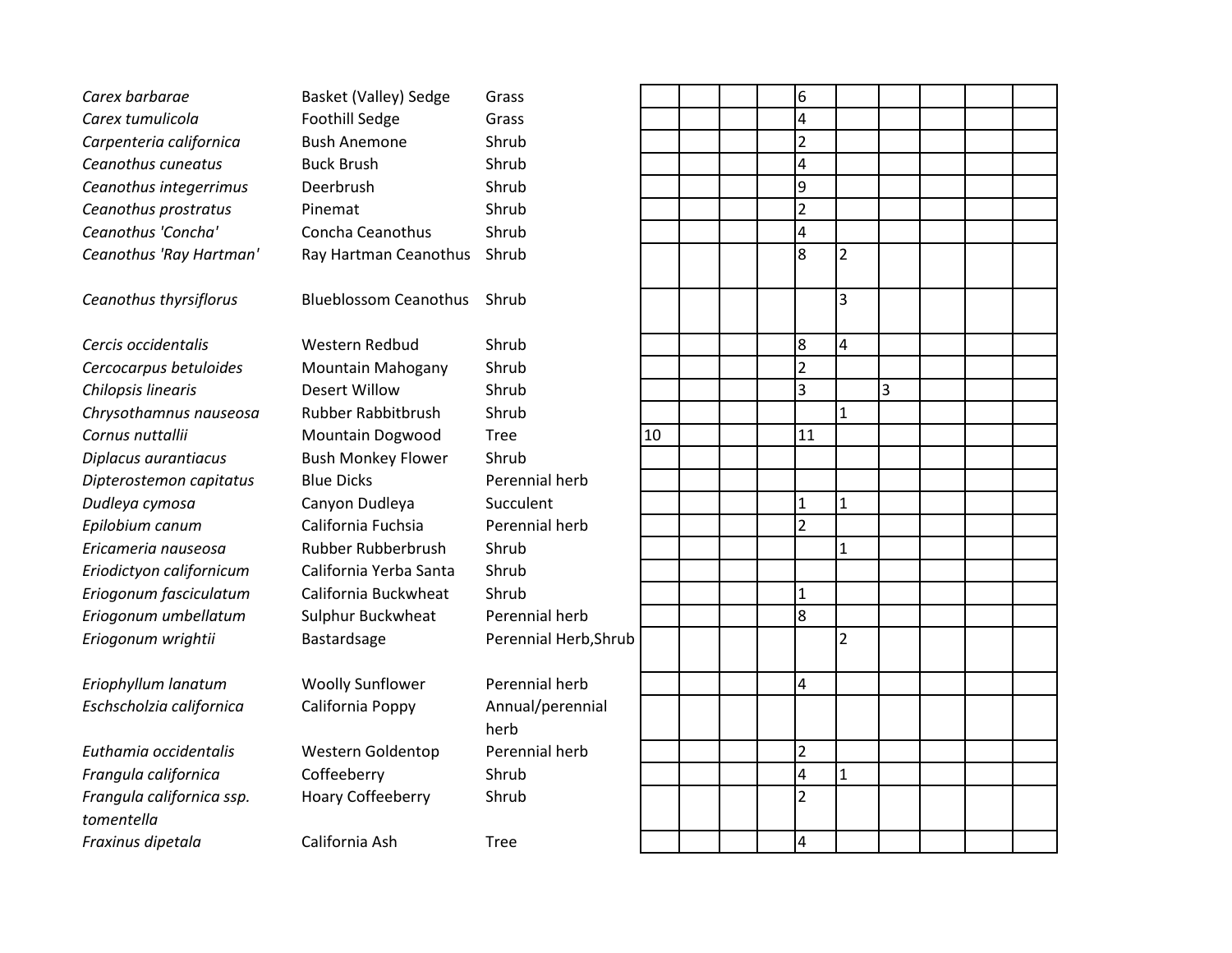| Fremontodendron<br>californicum      | <b>Flannel Bush</b>               | Shrub                          |  |                |                | 4              |              |
|--------------------------------------|-----------------------------------|--------------------------------|--|----------------|----------------|----------------|--------------|
| Grindelia camporum                   | <b>Great Valley Gumweed</b>       | Perennial herb                 |  |                | $\overline{4}$ |                |              |
| Helenium bigelovii                   | <b>Bigelow's Sneezeweed</b>       | Perennial herb                 |  |                | 3              |                |              |
| <b>Helianthus californicus</b>       | California Sunflower              | Perennial herb,<br>annual herb |  |                | 5              |                |              |
| Heteromeles arbutifolia              | Toyon                             | Shrub, tree                    |  |                | $\overline{7}$ | $\mathbf{1}$   |              |
| Iris douglasiana                     | Douglas Iris                      | Perennial herb                 |  |                | 13             | $\overline{3}$ | $\mathbf{1}$ |
| Iris macrosiphon                     | Long Tubed Iris                   | Perennial herb                 |  |                |                |                |              |
| Koeleria macrantha                   | Junegrass                         | Grasses                        |  |                | 4              |                |              |
| Lepechinia calycina                  | White Pitcher Sage                | Shrub                          |  |                | 3              |                |              |
| Lonicera hispidula                   | Hairy Honeysuckle                 | Shrub, Vine                    |  |                | 5              |                |              |
| Lonicera interrupta                  | Chaparral Honeysuckle             | Shrub, Vine                    |  | $\overline{2}$ |                |                |              |
| Lonicera involucrata                 | Twinberry                         | Shrub                          |  |                | $\overline{2}$ |                |              |
| Lupinus albifrons                    | Silver Lupine                     | Shrub                          |  |                | 12             | $\overline{1}$ |              |
| Lupinus lepidus                      | Pacific Lupine                    | <b>Perennial Herb</b>          |  |                |                |                |              |
| Mimulus aurantiacus var.<br>puniceus | Red Bush Monkeyflower Shrub       |                                |  |                |                |                |              |
| Monardella villosa                   | Coyote Mint                       | Perennial herb                 |  |                | $\overline{c}$ |                |              |
| Muhlenbergia rigens                  | Deergrass                         | Grasses                        |  |                | 4              |                |              |
| Oenothera elata ssp.<br>hirsutissima | <b>Hairy Evening Primrose</b>     | Perennial herb                 |  |                | 7              |                |              |
| Penstemon azureus                    | Azure Penstemon                   | Perennial herb                 |  |                | $\overline{2}$ |                |              |
| Penstemon davidsonii                 | Davidson's Penstemon              | Perennial herb                 |  |                | 6              |                |              |
| Penstemon heterophyllus              | <b>Foothill Penstemon</b>         | Perennial herb                 |  |                | $\overline{2}$ |                |              |
| Penstemon heterophyllus              | <b>Blue Springs Foothill</b>      | Perennial herb                 |  |                | 4              |                |              |
| 'Blue Springs'                       | Penstemon                         |                                |  |                |                |                |              |
| Penstemon laetus var. laetus         | <b>Mountain Blue</b><br>Penstemon | Perennial herb                 |  |                | $\mathbf{1}$   |                |              |
| Penstemon palmeri                    | Palmer's Penstemon                | Perennial herb                 |  |                | 6              |                |              |

| Shrub           |  |                |                                  | $\overline{\mathbf{4}}$ |              |  |  |
|-----------------|--|----------------|----------------------------------|-------------------------|--------------|--|--|
| Perennial herb  |  |                | $\overline{4}$                   |                         |              |  |  |
| Perennial herb  |  |                | 3                                |                         |              |  |  |
| Perennial herb, |  |                | 5                                |                         |              |  |  |
| annual herb     |  |                | $\overline{7}$                   | $\mathbf{1}$            |              |  |  |
| Shrub, tree     |  |                | 13                               | 3                       | $\mathbf{1}$ |  |  |
| Perennial herb  |  |                |                                  |                         |              |  |  |
| Perennial herb  |  |                |                                  |                         |              |  |  |
| Grasses         |  |                | $\overline{4}$<br>$\overline{3}$ |                         |              |  |  |
| Shrub           |  |                | 5                                |                         |              |  |  |
| Shrub, Vine     |  |                |                                  |                         |              |  |  |
| Shrub, Vine     |  | $\overline{2}$ |                                  |                         |              |  |  |
| Shrub           |  |                | $\overline{2}$                   |                         |              |  |  |
| Shrub           |  |                | 12                               | $\mathbf{1}$            |              |  |  |
| Perennial Herb  |  |                |                                  |                         |              |  |  |
| Shrub           |  |                |                                  |                         |              |  |  |
| Perennial herb  |  |                | $\overline{2}$                   |                         |              |  |  |
| Grasses         |  |                | $\overline{\mathbf{4}}$          |                         |              |  |  |
| Perennial herb  |  |                | $\overline{7}$                   |                         |              |  |  |
| Perennial herb  |  |                | $\overline{2}$                   |                         |              |  |  |
| Perennial herb  |  |                | 6                                |                         |              |  |  |
| Perennial herb  |  |                | $\overline{2}$                   |                         |              |  |  |
| Perennial herb  |  |                | $\overline{4}$                   |                         |              |  |  |
| Perennial herb  |  |                | $\mathbf{1}$                     |                         |              |  |  |
| Perennial herb  |  |                | 6                                |                         |              |  |  |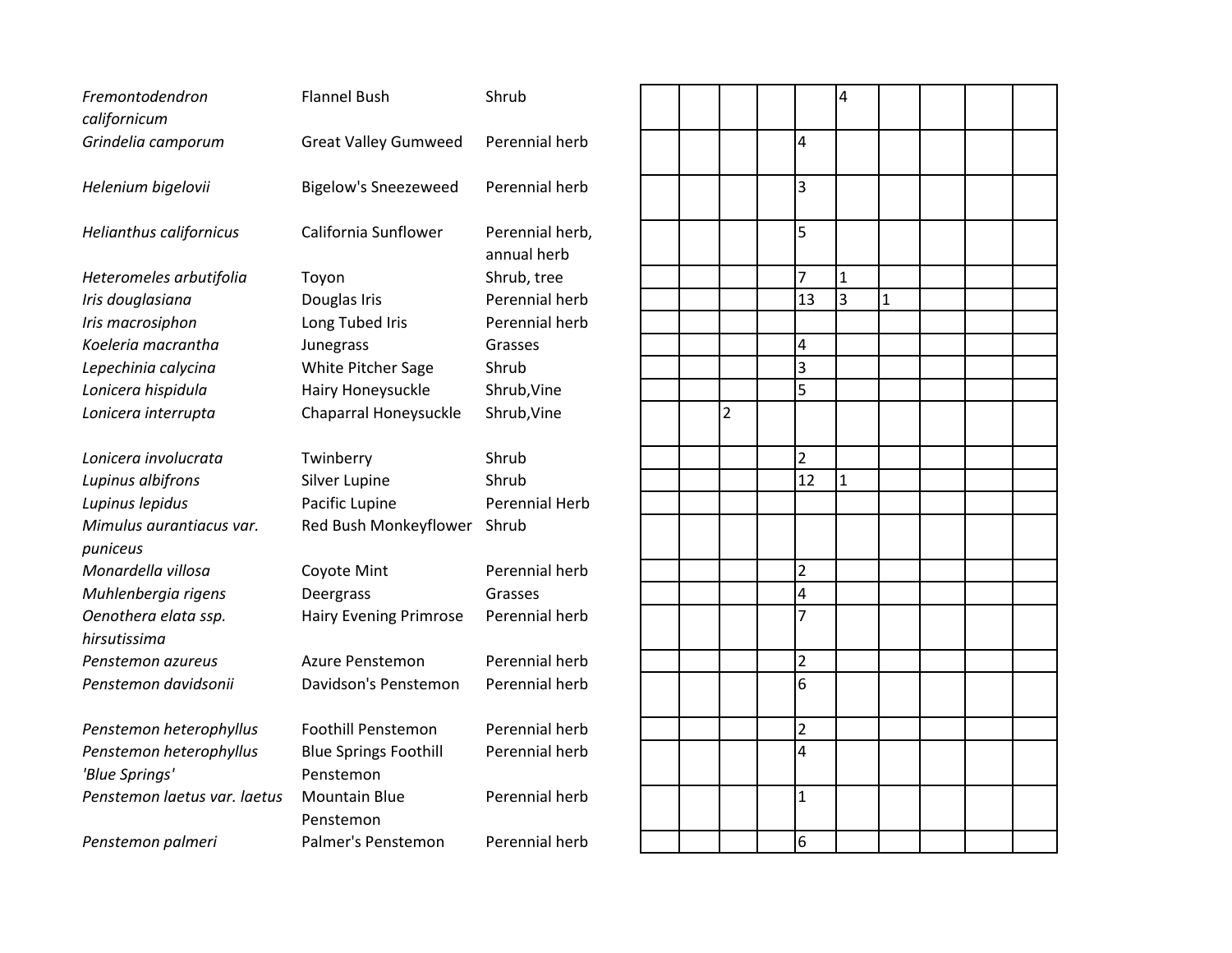Penstemon speciosus **Royal Penstemon** Perennial herb Penstemon spectabilis Showy Penstemon Perennial herb *Phacelia californica* Rock Phacelia Annual/perennial

**Rosa woodsii** Woods's Rose Shrub *Rudbeckia hirta* Blackeyed Susan Perennial herb **Salix laevigata Red Willow Tree Salix lasiolepis Arroyo Willow Tree,Shrub** *Salvia 'Celestial Blue'* Celestial Blue Sage Shrub **Salvia apiana White Sage** Shrub

*Philadelphus lewisii* Mock Orange Shrub *Pinus attenuata* Knobcone Pine Tree **Pinus lambertiana Sugar Pine** Tree **Pinus ponderosa Ponderosa Pine** Tree **Pinus sabiniana Foothill Pine Tree** *Platanus racemosa* Western Sycamore Tree *Populus fremontii* Fremont Cottonwood Tree *Polypodium calirhiza* Nested Polypody Fern **Prunus virginiana** Chokecherry Tree,Shrub *Pteridium aquilinum* Western Brackenfern Fern **Quercus chrysolepis** Canyon Live Oak Tree, Shrub *Quercus douglasii* Blue Oak Tree *Quercus garryana* Garry's Oak Tree,Shrub *Quercus kelloggii* Black Oak Tree *Quercus lobata* Valley Oak Tree **Quercus wislizeni Interior Live Oak** Tree, Shrub *Rhamnus ilicifolia* Hollyleaf Redberry Shrub **Rhus aromatica Fragrant Sumac** Shrub **Rhus ovata** Sugar Bush Shrub *Ribes aureum* Golden Currant Shrub **Ribes roezlii** Sierra Gooseberry Shrub *Romneya coulteri* Coulter's Matilija Poppy Perennial herb

*Rosa californica* California Wildrose Shrub

herb

|                         |                         |                         | $\overline{4}$                       |                |              |                |  |
|-------------------------|-------------------------|-------------------------|--------------------------------------|----------------|--------------|----------------|--|
|                         |                         |                         | $\overline{2}$                       |                |              |                |  |
|                         |                         |                         | $\overline{\mathbf{3}}$              |                |              |                |  |
|                         |                         |                         |                                      |                |              |                |  |
|                         |                         |                         | $\overline{2}$                       |                |              |                |  |
| 8                       |                         | 3                       | $\overline{10}$                      | 4              | $\mathbf{1}$ |                |  |
|                         |                         |                         |                                      |                |              | 3              |  |
|                         |                         |                         |                                      |                |              |                |  |
|                         |                         |                         | $\overline{2}$                       |                |              | $\frac{5}{3}$  |  |
|                         |                         |                         | $\overline{\bf 8}$                   | $\mathbf{1}$   |              | $\overline{1}$ |  |
|                         |                         |                         |                                      |                | $\mathbf{1}$ |                |  |
|                         |                         |                         |                                      |                |              |                |  |
| $\overline{\mathbf{c}}$ |                         |                         | $\overline{\mathbf{r}}$              | $\mathbf{1}$   |              |                |  |
|                         |                         |                         | $\overline{1}$                       |                |              |                |  |
|                         | 10                      |                         | $\overline{\mathbf{r}}$              |                |              |                |  |
|                         | 16                      | $\overline{\mathbf{3}}$ | 8                                    |                |              |                |  |
|                         | $\mathbf{1}$            | $\overline{1}$          | $\overline{4}$                       |                |              |                |  |
|                         | 6                       |                         | $\overline{4}$                       |                |              |                |  |
|                         | $\overline{\mathbf{r}}$ |                         | $\overline{3}$                       |                |              |                |  |
|                         |                         | 11                      | 8                                    |                |              |                |  |
|                         |                         |                         | $\overline{3}$                       |                |              |                |  |
|                         |                         |                         | $\overline{10}$                      |                |              |                |  |
|                         |                         |                         | $\overline{4}$                       |                |              |                |  |
| $\overline{6}$          |                         |                         | $\overline{12}$                      |                |              |                |  |
|                         |                         |                         | $\overline{4}$                       | $\mathbf{1}$   |              |                |  |
|                         |                         |                         |                                      |                | $\mathbf{1}$ |                |  |
|                         |                         |                         |                                      |                |              |                |  |
|                         |                         |                         | $\overline{4}$                       |                |              |                |  |
|                         |                         |                         | $\overline{2}$                       | $\mathbf{1}$   |              |                |  |
|                         |                         |                         |                                      |                |              |                |  |
|                         |                         |                         | $\overline{6}$                       |                |              |                |  |
|                         |                         |                         | $\overline{\overline{\overline{5}}}$ |                |              |                |  |
|                         |                         |                         | $\frac{2}{\sqrt{2}}$                 |                |              |                |  |
|                         |                         |                         | $\overline{7}$                       | $\overline{2}$ |              |                |  |
|                         |                         |                         |                                      |                |              |                |  |